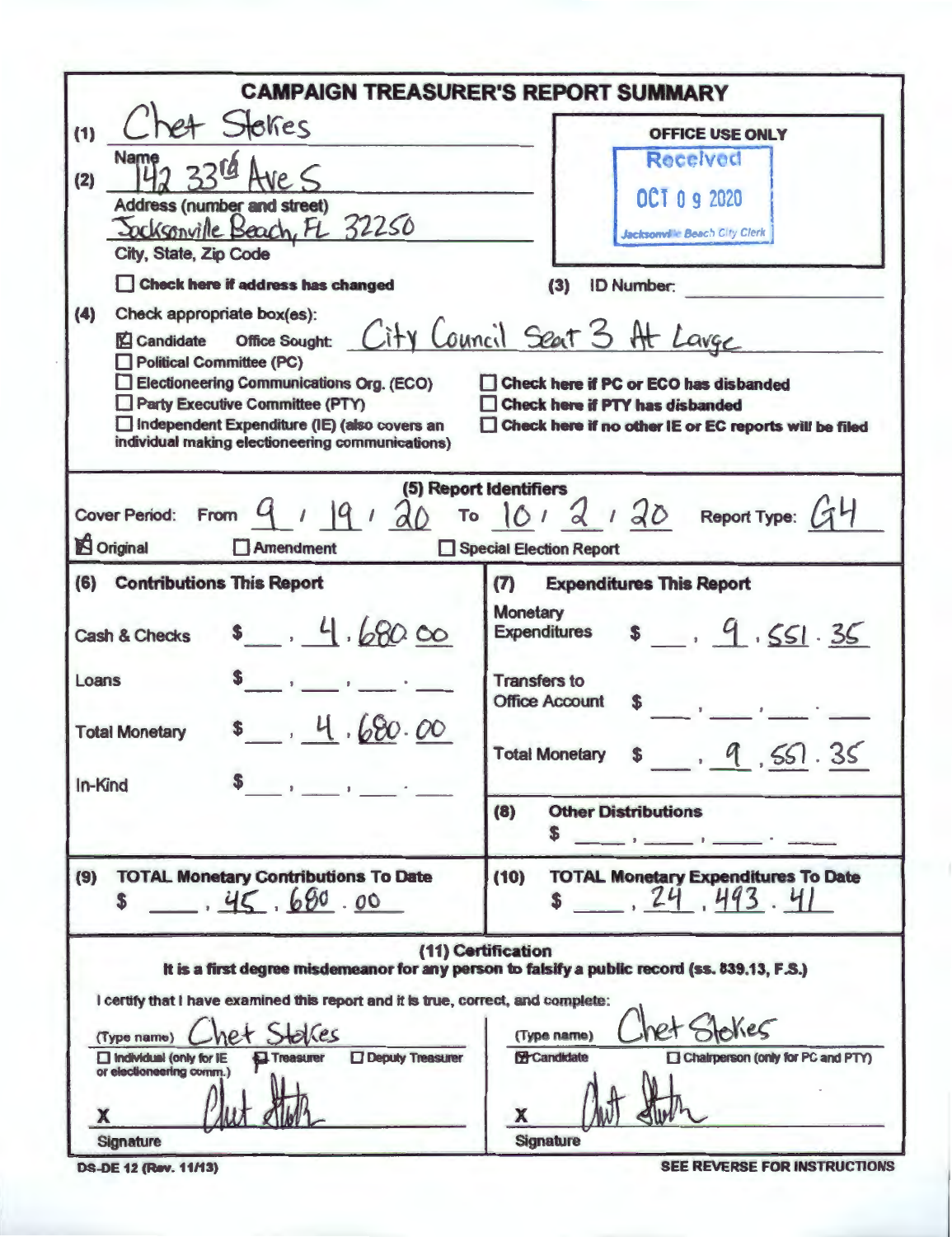| $(1)$ Name                               | Chet Stokes                                                                                                      |              |                                  |                                    | (2) I.D. Number                       |                          |                |
|------------------------------------------|------------------------------------------------------------------------------------------------------------------|--------------|----------------------------------|------------------------------------|---------------------------------------|--------------------------|----------------|
|                                          | (3) Cover Period $9 / 19 / 20$ through $10 / 2 / 20$ (4) Page 1                                                  |              |                                  |                                    |                                       |                          | of $2$         |
| (5)<br>Date<br>(6)<br>Sequence<br>Number | (7)<br><b>Full Name</b><br>(Last, Suffix, First, Middle)<br><b>Street Address &amp;</b><br>City, State, Zip Code | <b>Type</b>  | (8)<br>Contributor<br>Occupation | (9)<br>Contribution<br><b>Type</b> | (10)<br>in-kind<br><b>Description</b> | (11)<br><b>Amendment</b> | (12)<br>Amount |
| 25,20                                    | Jacksonville Assoc.<br>Cocal 122 Political conville<br>Sacksonville, EL 32204                                    | B            | Assoc                            | CHE                                |                                       |                          | 31000.00       |
| , 20<br> 0, 1<br>$44 - 2$                | Steiman Holdings Inc<br>Sleanan Planty Ste240<br>Sorksonville, 52216                                             | B            | Realtate                         | CHE                                |                                       |                          | 18/000.00      |
| , 24, 20<br>$44 - 3$                     | FOP Jaklonsolizated<br>Lodge 5-30, Inc PAL<br>5530 Beach Barbarad                                                | B            | Assoc                            | LHE                                |                                       |                          | \$250.00       |
| 10, 2, 20<br>$44 - 4$                    | Louis Saig<br>405 14 Street 5<br>$M + 211$<br>Sochsonville Belyla                                                | I            | Restaurantery                    | LHE                                |                                       |                          | 8100.00        |
| 10, 2<br>$64 - 5$                        | 20 Beaches Crymousters<br>950 10 5 5 6-1<br>Sacksonville Boh, FL<br>32250                                        | $\beta$      | (Exponentis)                     | CHE                                |                                       |                          | 8500.00        |
| 10, 2, 20<br>$64 - 6$                    | Henry Griffy<br>461 Tresca Rd<br>Sarkspaville, FL<br>32225                                                       | 复            | Gas<br>Business                  | CHE                                |                                       |                          | 3100.00        |
| $64 - 7$                                 | Roger Linkson<br>9,29,20 917 18 Street N<br>Dartsonville Beach 1/2<br>32250                                      | $\downarrow$ | Incurance                        | CHE                                |                                       |                          | \$100,00       |

**DS-DE 13 (Rev. 11/13)** 

SEE REVERSE FOR INSTRUCTIONS AND CODE VALUES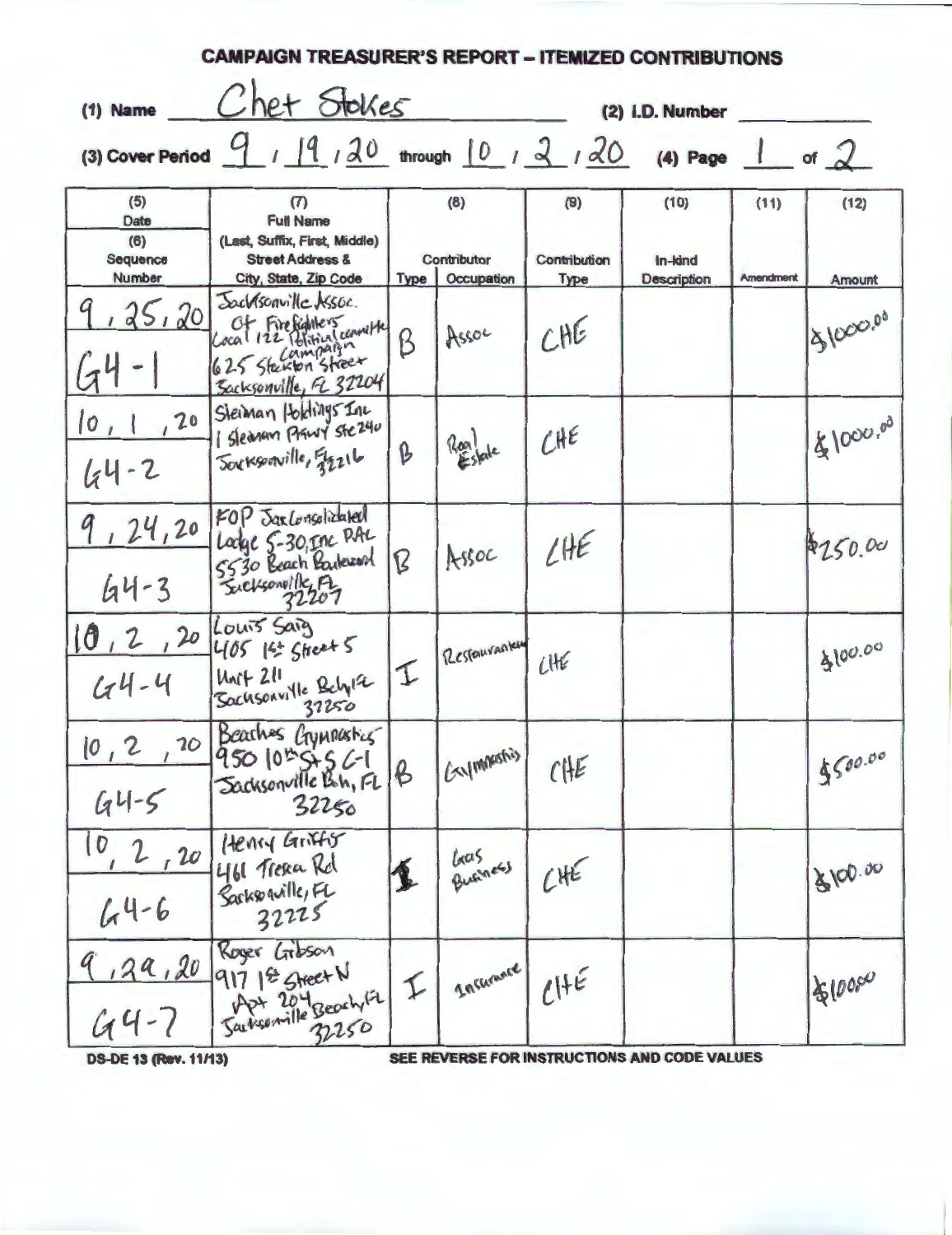| (1) Name                                 |                                                                                                                                                         | Chet Stokes<br>(2) I.D. Number |                                                |                                    |                                |                          |                       |  |
|------------------------------------------|---------------------------------------------------------------------------------------------------------------------------------------------------------|--------------------------------|------------------------------------------------|------------------------------------|--------------------------------|--------------------------|-----------------------|--|
|                                          | (3) Cover Period $\frac{9}{11}$ , $\frac{19}{12}$ , $\frac{20}{10}$ through $\frac{10}{12}$ , $\frac{2}{120}$ (4) Page $\frac{2}{12}$ of $\frac{2}{12}$ |                                |                                                |                                    |                                |                          |                       |  |
| (5)<br>Date<br>(6)<br>Sequence<br>Number | $\sigma$<br><b>Full Name</b><br>(Last, Suffix, First, Middle)<br><b>Street Address &amp;</b><br>City, State, Zip Code                                   |                                | (8)<br>Contributor<br><b>Type   Occupation</b> | (9)<br>Contribution<br><b>Type</b> | (10)<br>In-kind<br>Description | (11)<br><b>Amendment</b> | (12)<br><b>Amount</b> |  |
| 9,26,20<br>$64 - 8$                      | John Bracey<br>5375 John Regards<br>Dave<br>Socksonville, FL<br>32277                                                                                   |                                | Public<br><b>Hylaith</b>                       | CHE                                |                                |                          | 525000                |  |
| 9,21,20<br>$64 - 9$                      | Sanelle Godeaux<br>3360 Pintail Dr. N<br>Sachsonville Beach<br>Florda 32250                                                                             | I                              |                                                | LHE                                |                                |                          | \$30.00               |  |
| $64 - 10$                                | 9, 21, 20 Sam Martin<br>212 34th Ave S<br>Sectionville Beach<br>Florida 32250                                                                           | $\mathbf 1$                    | Realty                                         | CHE                                |                                |                          | \$100.00              |  |
| $44 - 11$                                | $9, 20, 20$ Casey stamps<br>20 Bonito Dr<br>Parte Vedra Beach<br>Morida 32082                                                                           | $\mathcal{I}$                  | Business                                       | CHE                                |                                |                          | 13250.00              |  |
| $\boldsymbol{q}$<br>$44 - 12$            | , 28, 20 Waitz and Moye<br>3738 Garthside Blvd<br>Sacksonville, EL                                                                                      | B                              | Engineer                                       | CHE                                |                                |                          | 31000.00              |  |
| $\prime$                                 |                                                                                                                                                         |                                |                                                |                                    |                                |                          |                       |  |
|                                          |                                                                                                                                                         |                                |                                                |                                    |                                |                          |                       |  |

**DS-DE 13 (Rev. 11/13)** 

SEE REVERSE FOR INSTRUCTIONS AND CODE VALUES